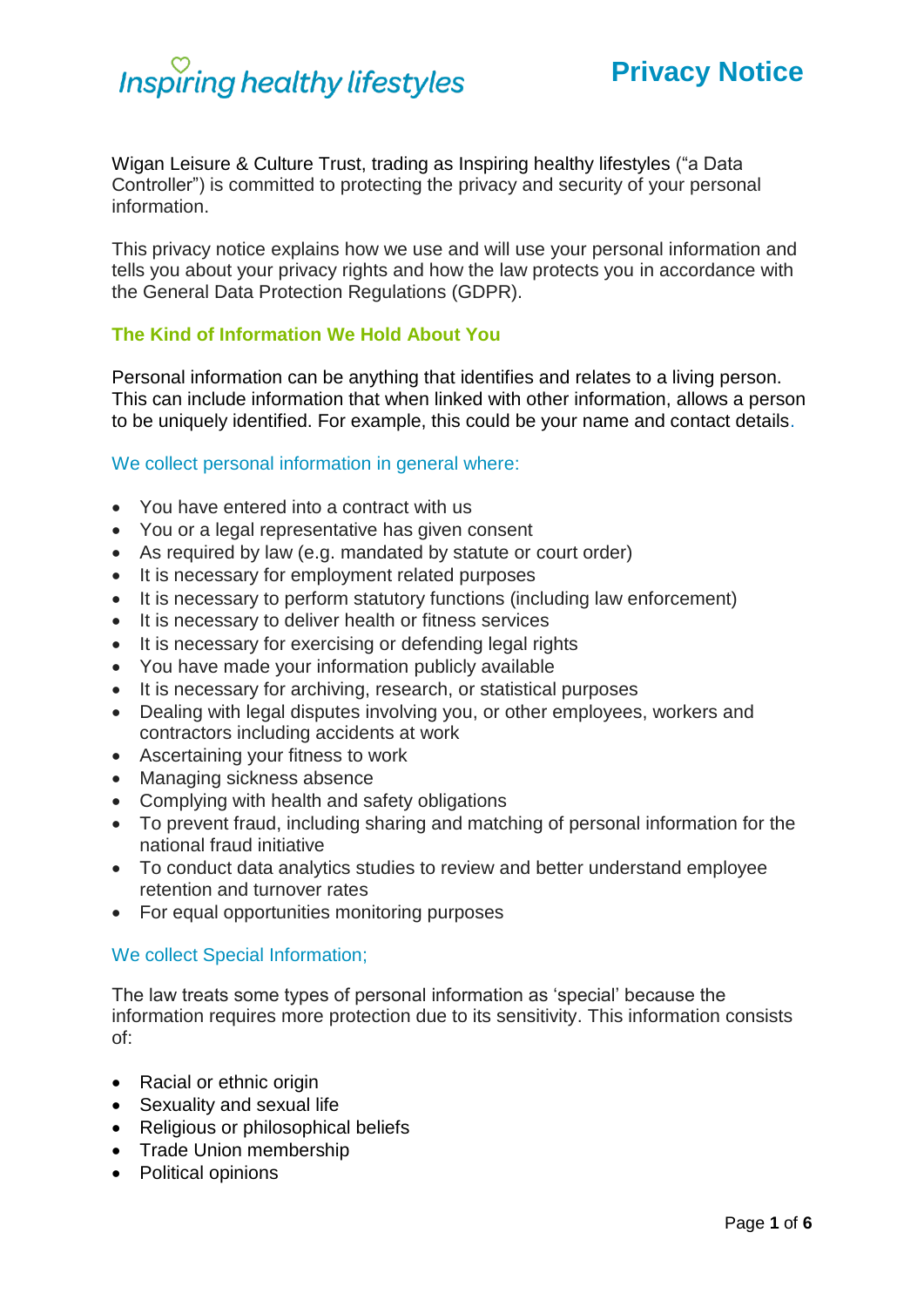# **Inspiring healthy lifestyles**

# **Privacy Notice**

- Genetic and bio-metric data
- Physical or mental health
- Criminal convictions and offences

### **Purpose**

Your personal information may be collected and used for one or more of Inspiring healthy lifestyles' services and/or administrative activities depending on your relationship with Inspiring healthy lifestyles and nature of your contract with us.

Generally we collect and use personal information as follows:

- in delivering services and support by ensuring other statutory or voluntary agencies with whom Inspiring healthy lifestyles is working, are able to deliver 'joined up' services to you.
- in planning future services.
- collecting membership payments.
- for managing and checking the quality of our services.
- keeping track of spending on services.
- if you apply for a job or become employed by us.
- for ensuring the health and safety of our staff.
- to help investigate any concerns or complaints you have about our services and for answering enquiries under access legislation.
- in carrying out our regulatory activities, such as safeguarding, etc.
- to improve the general experience of our customers and of visitors to our websites;
- for managing any online transactions you may elect to make and/or marketing choices or preferences you may have expressed.
- for archiving, research, or statistical purposes (including research and evaluation undertaken by Inspiring healthy lifestyles.

### The legal bases we rely on for processing your personal information are**:**

- you have entered into a contract with us.
- it is required by law (such as where this is mandated by statute or under a court order)
- it is necessary for employment related purposes.
- where it is needed in relation to exercising or defending legal rights (e.g. in relation to legal proceedings and claims).
- you or your legal representative, have given consent.
- it is necessary to deliver health or fitness services.
- you have made your information publicly available.
- it is necessary for archiving, research, or statistical purposes.
- it is necessary for fraud prevention and the protection of public funds.
- our legitimate interests (or those of a third party) provided your interests and fundamental rights do not override those interests;
- fraud prevention and protection of public funds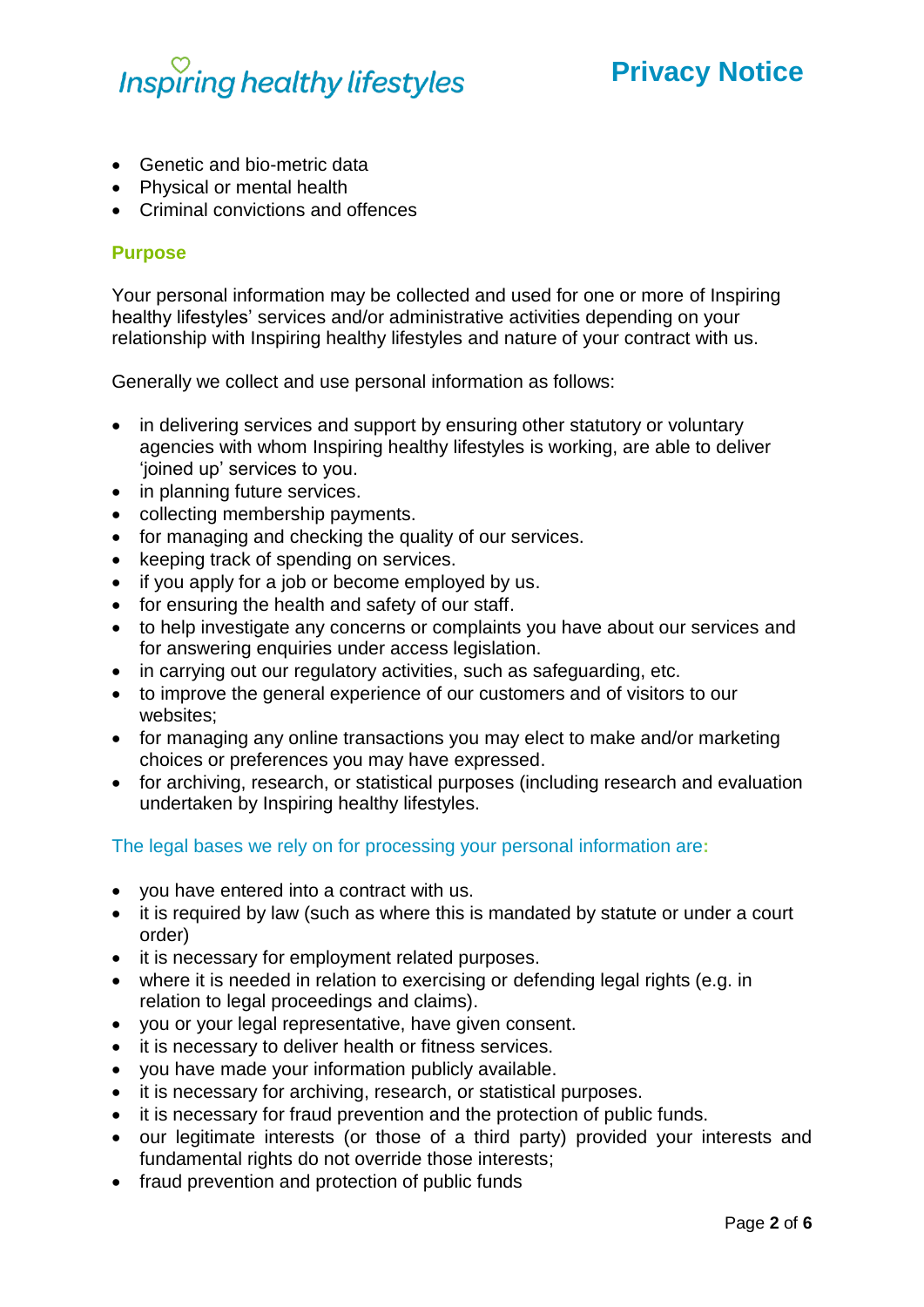

# **Automated Decision-Making**

Automated decision-making takes place when an electronic system uses personal information to make a decision without human intervention. We are allowed to use automated decision-making in the following circumstances:

- Where we have notified you of the decision and given you 21 days to request a reconsideration.
- Where it is necessary to perform the contract with you and appropriate measures are in place to safeguard your rights.
- In limited circumstances, with your explicit written consent and where appropriate measures are in place to safeguard your rights.

#### **Cookies**

• To find out how we use cookies please see our [Cookies Policy](http://www.inspiringhealthylifestyles.org/WLCT/about/Cookies.pdf)

#### **Data Sharing**

We may be obligated in certain circumstances to share your data with third parties, including third-party service providers and other partner agencies. These third parties will also be required to comply with the provisions of the General Data Protection Regulations. (GDPR)

Why might you share my personal information with third parties?

We may share your personal information with third parties where required by law, where it is necessary to administer the working relationship with you or where we have another legitimate interest in doing so.

Which third-party service providers process my personal information?

"Third parties" includes third-party service providers (including contractors and designated agents) and other partner agencies.

How secure is my information with third-party service providers and other entities?

All our third-party service providers and other entities are required to take appropriate security measures to protect your personal information in the same way that we are.

When might you share my personal information with other entities?

We will share your personal information with other entities as part of our regular reporting activities on Inspiring healthy lifestyles performance, in the context of a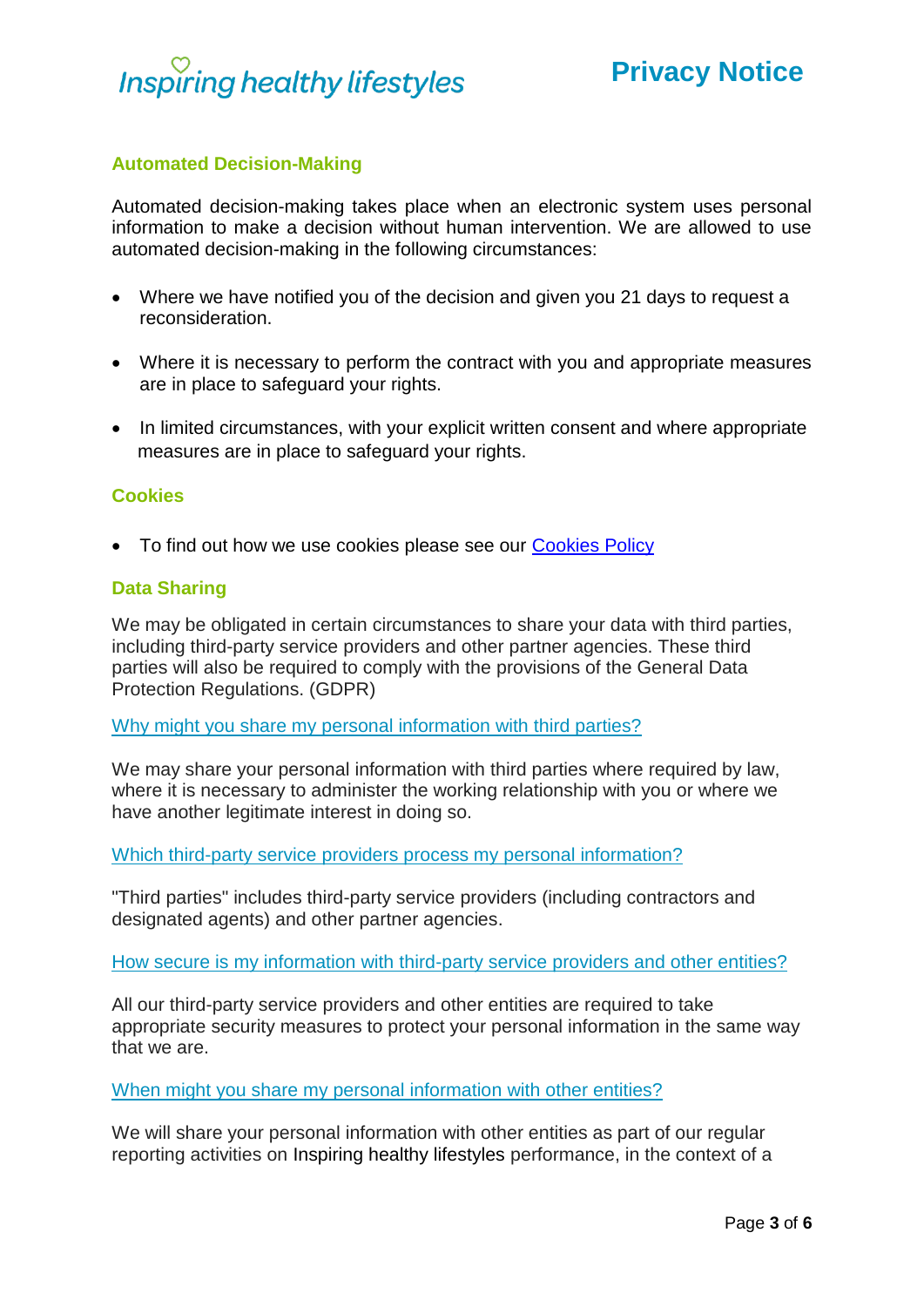

business reorganisation or departmental restructuring exercise, for system maintenance support and hosting of data.

#### **Data Security**

• We have put in place appropriate security measures to safeguard your personal information from accidental loss or alteration, inappropriate access, misuse or theft.

As well as technical, physical and organisational controls, we recognise that a welltrained, informed and security alert workforce minimises privacy risks from human error and/or threats from malicious parties.

In addition, we limit access to your personal information to those employees, agents, contractors and other third parties who have a business need to know.

We have put in place procedures to deal with any suspected data security breach and will notify you and the Information Commissioner of a suspected breach within 72 hours to comply with our legal obligations.

#### **Data Retention**

• We will only keep your personal information for as long as the law specifies or as determined by business requirements.

#### **Rights of Access, Correction, Erasure, And Restriction**

It is important that the personal information we hold about you is accurate and current. Please keep us informed if your personal information changes.

### **You're Rights At Any Time - Your Personal Information**

- **Enhanced Access** You have the right to request information about the data that we hold about you and what we do with it.
- **Rectification** You have the right to have personal data corrected if it is inaccurate and, considering the purposes of the processing, the right to have incomplete personal data completed.
- **Erasure** You have an enhanced right to request that we erase your personal data in certain circumstances.
- **Restrict processing** You will also have the right to request that we restrict the processing of your personal data in certain circumstances. When information is restricted it will be securely stored and only used with your consent to handle legal claims and protect others.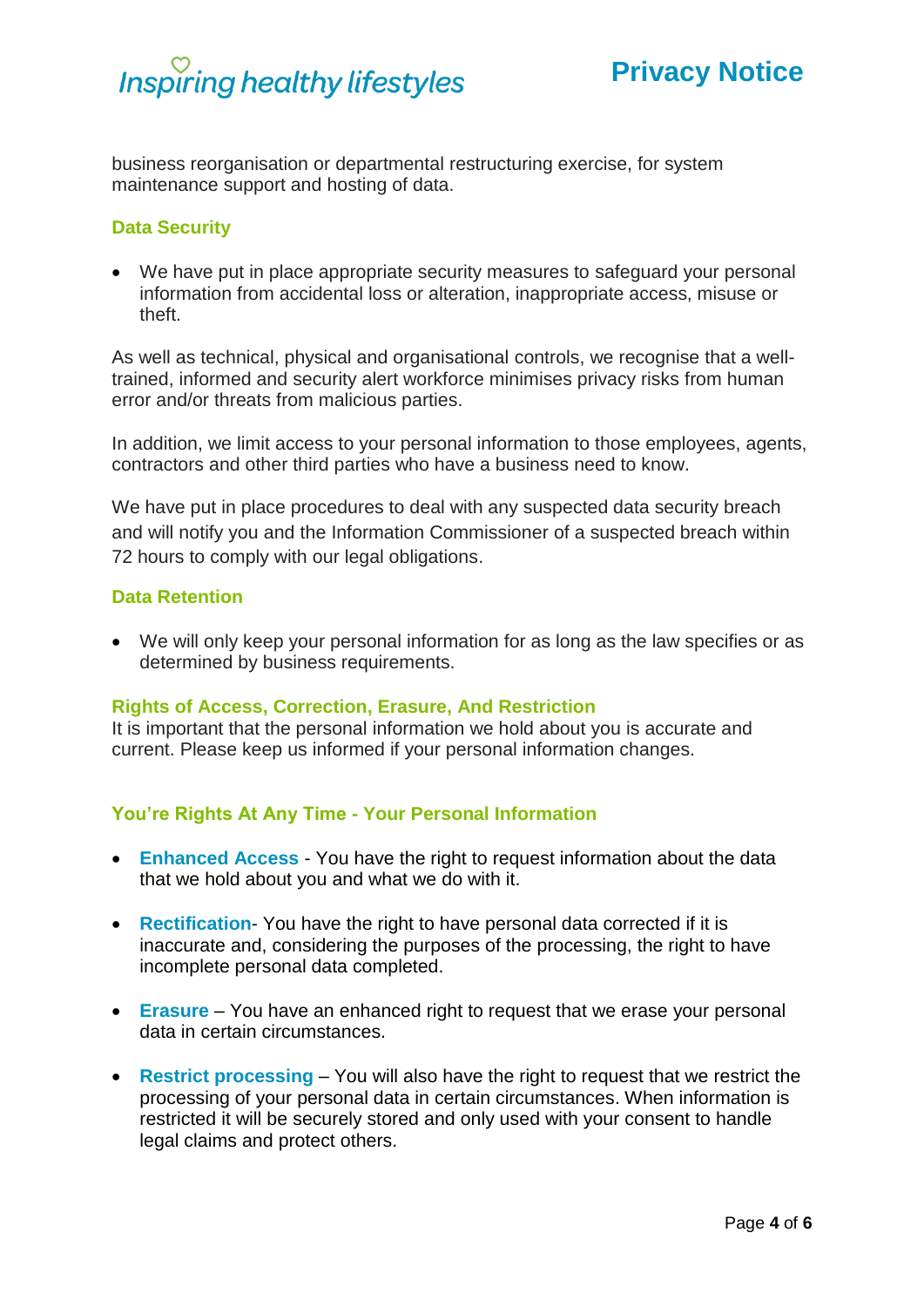# Inspiring healthy lifestyles

# **Privacy Notice**

- **Data portability** You have the right to receive personal information that you have provided to us in a structured, machine-readable form and to have us transmit the personal information to another organisation where technically feasible.
- **Object** You have the right to object to us processing your personal information.
- **Automated decision-making**, including profiling You have the right to request that a decision which legally affects you is reviewed by an appropriate officer.

To review, verify, correct or request deletion of your personal information, object to the processing of your personal data, or request that we transfer a copy of your personal information to another party, please contact the Data Controller. We are happy to clarify any aspect of this notice with you. Inspiring healthy lifestyles will respond to any such request within one month from receipt.

You will not have to pay a fee to access your personal information (or to exercise any of the other rights). However, we may charge a reasonable fee if your request for access is in our view unreasonable or excessive. Alternatively, we may refuse to comply with the request in such circumstances.

# **Right to Withdraw Consent at Anytime**

Where the legal reason for processing your personal information is based on your consent, you have the right to withdraw your consent at any time, without affecting the lawfulness of our processing prior to the withdrawal of your consent.

If you do not provide consent, we may not be able to perform the contract we have entered into with you (such as paying you or providing a benefit, membership or service), or we may be prevented from complying with our legal obligations (such as to ensure the health and safety of our workers).

If you wish to withdraw consent you should contact the Data Controller in writing.

#### **Data Controller**

If you wish to raise a concern or seek clarification about any aspect of this notice please contact the Data Controller. Please provide documents to prove your identity along with a description of your concern. If you want to see a copy of the information about you that we hold and share, please contact the Data Controller at the following address:

Robin Park Headquarters The Indoor Sports Centre Loire Drive Wigan WN5 0UL

We will respond to all requests within one month.